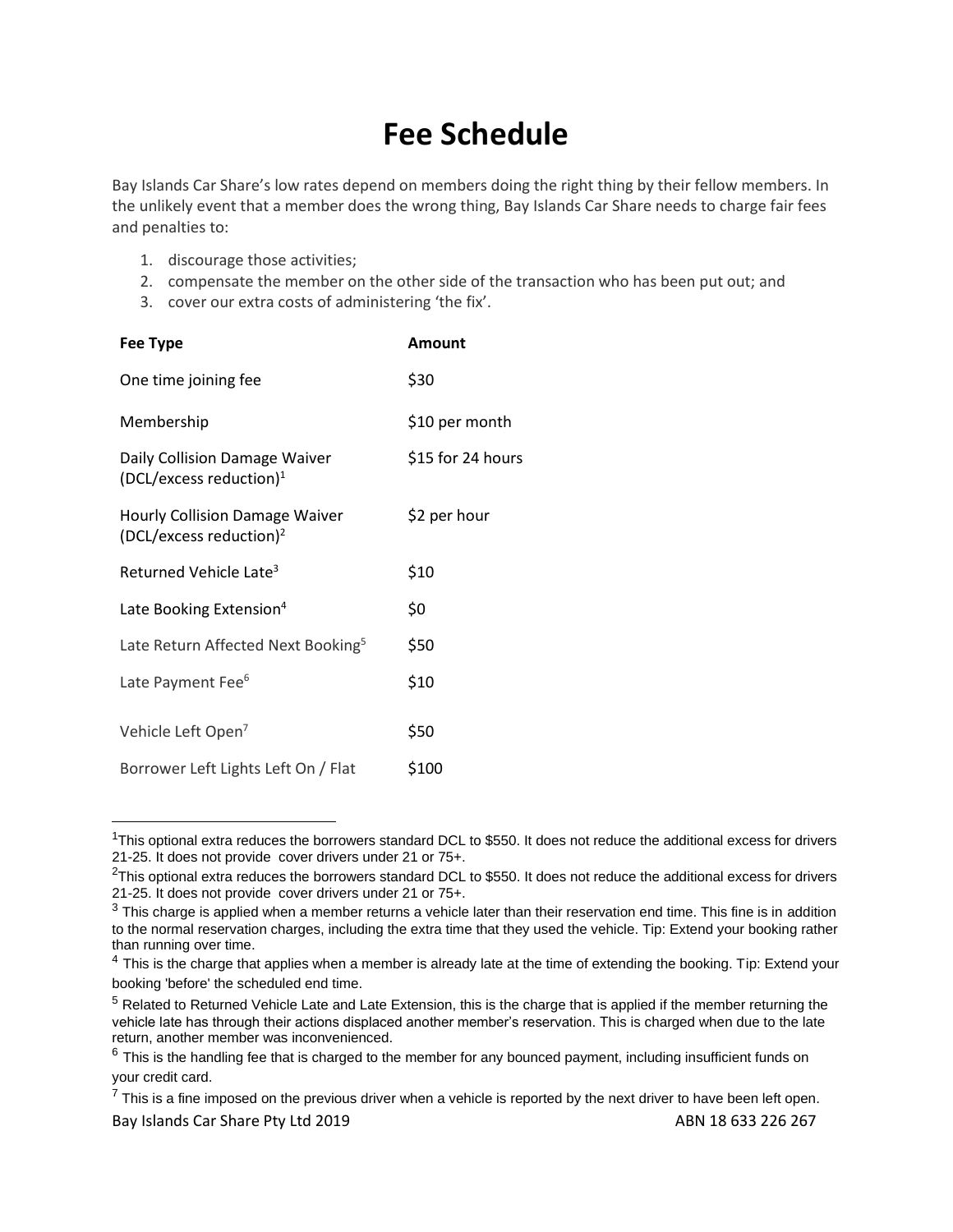Battery<sup>8</sup>

| Replacement Fuel Card <sup>9</sup>            | \$30                                                                            |
|-----------------------------------------------|---------------------------------------------------------------------------------|
| Replacement Tolling Device <sup>10</sup>      | \$90                                                                            |
| Replacement Dash Cam <sup>11</sup>            | \$200                                                                           |
| Borrower Smoked in Vehicle <sup>12</sup>      | \$100 plus cleaning cost                                                        |
| Borrower Left Pet Hair <sup>13</sup>          | \$30 plus cleaning cost                                                         |
| Vehicle Left Messy <sup>14</sup>              | \$30 plus cleaning cost                                                         |
| Vehicle Left With Low Fuel <sup>15</sup>      | \$20                                                                            |
| Traffic / Parking Fine <sup>16</sup>          | \$40 plus the fine amount                                                       |
| Parked Illegally or Incorrectly <sup>17</sup> | \$30                                                                            |
| Lost Car Keys <sup>18</sup>                   | \$40 plus the costs of replacing the key (electric keys can cost<br>over \$300) |
| Lost Smart-Key                                | \$50                                                                            |
| Lock Box Left Open <sup>19</sup>              | \$100                                                                           |
| Damage to vehicle: Inconvenience              | \$100                                                                           |

Bay Islands Car Share Pty Ltd 2019 **ABN 18633 226 267** 

 $8$  This is a fine imposed on the member if due to their actions, a vehicles lights are left on or the battery is dead.

 $9$  This is the charge to issue a replacement fuel card if a member is found to have lost the existing one.

 $10$  This is the charge to issue a replacement tolling card if a member is found to have lost the existing one.

 $11$  This is the charge to issue a replacement dash cam if a member is found to have lost the existing one.

 $12$  This is the fine for smoking in the vehicle; the cleaning charge will be charged in addition.

 $13$  This is the fine for having the pet loose in the vehicle; the cleaning charge will be charged in addition.

 $14$  This is the fine for leaving the vehicle usable but messy; the cleaning charge will be charged in addition.

<sup>&</sup>lt;sup>15</sup> This is a fine imposed on a member for not leaving the vehicle with at least  $\frac{1}{4}$  of a tank of fuel (50% of Fee Revenue forwarded to affected Member.)

<sup>&</sup>lt;sup>16</sup> This fee is charged to help compensate Bay Islands Car Share for time spent sorting out traffic or parking fines that a Borrower is responsible for (including where the Borrower leaves the car in a place where it gets a parking fine after their trip ends). It is in addition to the cost of the fine itself.

<sup>&</sup>lt;sup>17</sup> This is the fee charged if the car is parked illegally (such as facing the wrong direction, or obscuring a driveway).

 $18$  The car keys are your responsibility from when you first take them out of the lockbox until you return them at the end of your trip. If you lose the key, you'll need to pay the full cost of replacement plus an an administrative overhead.  $19$  Closing and locking the lockbox at the end of your booking is critical for the security of the vehicle.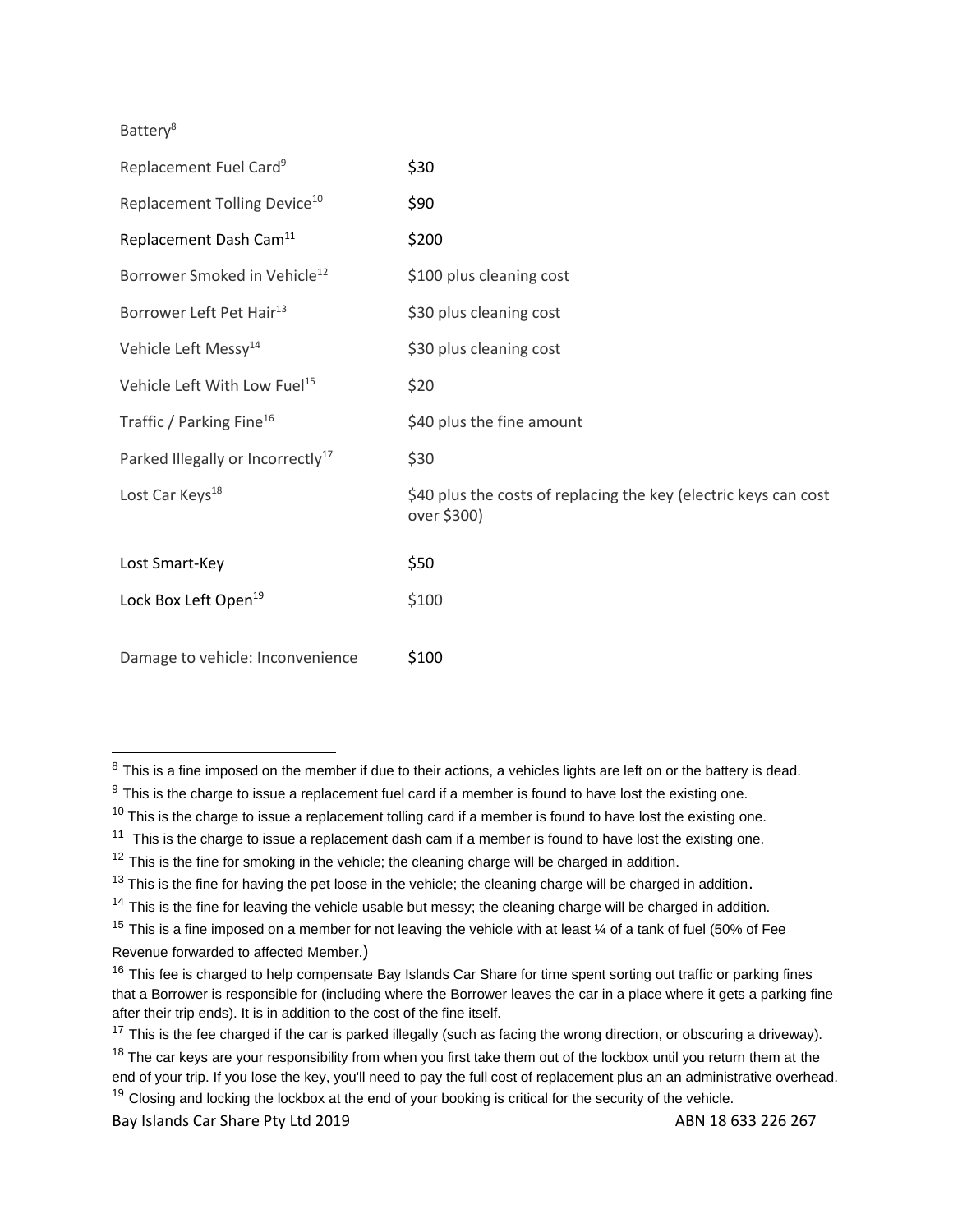Fee<sup>20</sup>

| Standard DCL for driver Age 25-75 <sup>21</sup>                                             | \$2900                                         |
|---------------------------------------------------------------------------------------------|------------------------------------------------|
| Additional excess for new drivers and<br>drivers aged 21-25 and 75+ $^{22}$ $^{23}$ $^{24}$ | \$900                                          |
| Miscellaneous Costs <sup>25</sup>                                                           | Reasonable cost of resolving the issue         |
|                                                                                             |                                                |
| Vehicle Owner                                                                               |                                                |
| Time income commission <sup>26</sup>                                                        | 1/3 of total time booked income                |
|                                                                                             |                                                |
| Distance income commission <sup>27</sup>                                                    | 1/3 of total distance income                   |
| Private off street parking 28                                                               | \$120/month                                    |
| Fuel $^{29}$                                                                                | Deducted from the owners invoice as applicable |

Bay Islands Car Share Pty Ltd 2019 **ABN 18633 226 267** ABN 18 633 226 267

<sup>&</sup>lt;sup>20</sup> If you damage a car, We have to spend time organising repairs. This fee is to help compensate the us and other member for lost time and restricted use of vehicles, and is in addition to the cost of the damage (up to your DCL amount).

 $21$  For full Damage Cover Liability (DCL) terms please refer to the Member Agreement.

 $22$  This is an additional liability to the standard DCL for drivers aged 25-75. It continues to apply when the standard DCL (excess) reduction option has been selected.

 $23$  For full Damage Cover Liability (DCL) terms please refer to the Member Agreement.

 $24$  A new driver is any member who has held their license for less than 12 months

<sup>&</sup>lt;sup>25</sup> We've encountered a number of different issues that don't necessarily fit into one of the other categories. If you're found to be at fault, you'll need to pay the reasonable costs of resolving the issue.

 $^{26}$  Bay Islands Car Share will retain one third of the collected Time fees from the borrower as fees as part of the consideration payable to us in connection with supplying the Service.

 $27$  Bay Islands Car Share will retain one third of the collected Distance fees from the borrower as fees as part of the consideration payable to us in connection with supplying the Service.

 $28$  This is the monthly fee charged for allocated private parking close to the Marina.

<sup>&</sup>lt;sup>29</sup> The car's Owner pays for all the fuel that goes into the car. They are then reimbursed for every kilometre the Borrowers drive through their distance income. If a Borrower needs to fill up during their trip, they pay with their own money and upload a receipt for reimbursement. The amount they spent on fuel will be deducted from the final charge for the trip. Any fuel the Borrower purchases during a trip is charged to the Owner in their monthly invoice, and offset by the distance income.